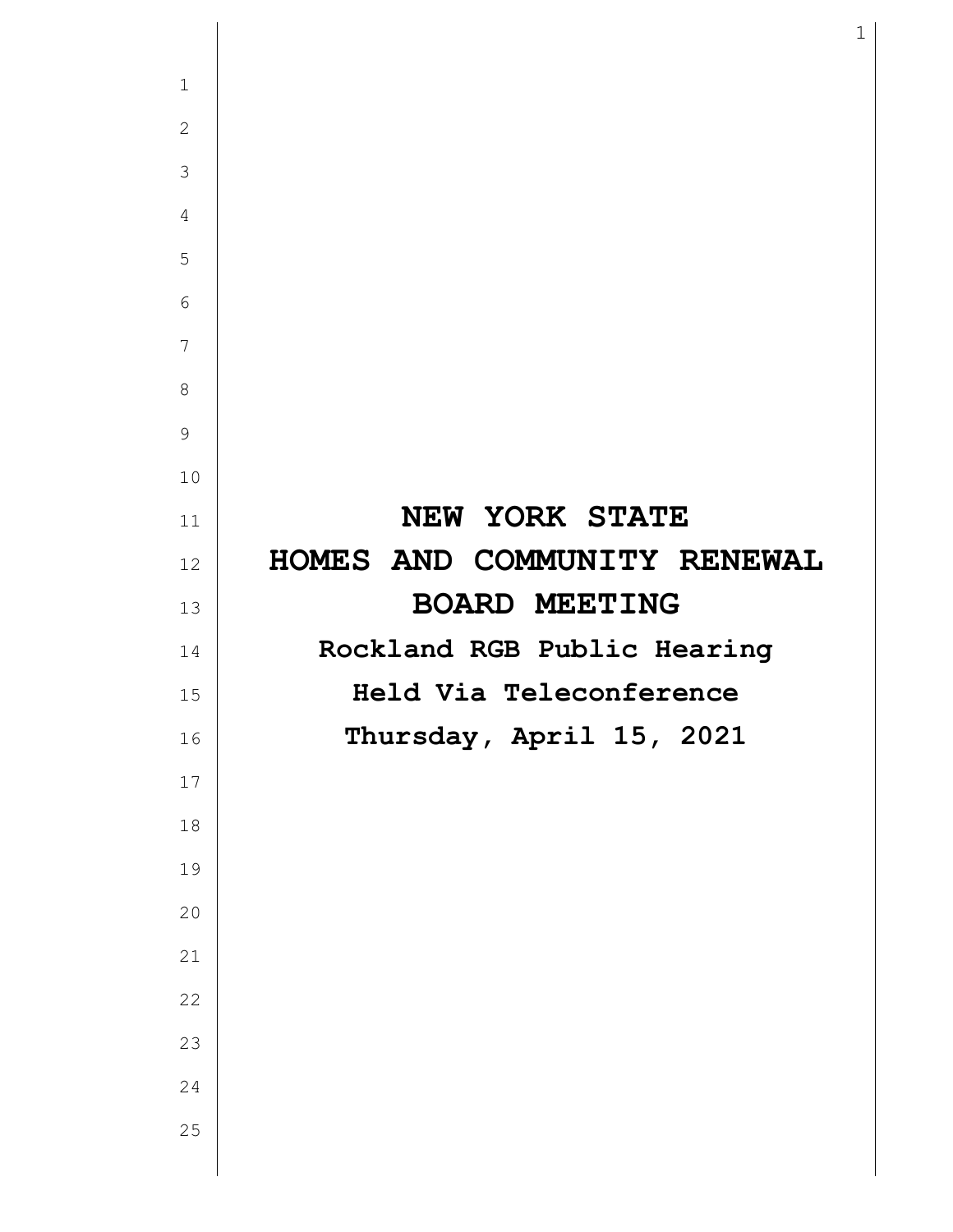1 2 3 4 5 6 7 8 9 10 11 12 13 14 15 16 17 18 19 20 21 22 23 24 25 [START RECORDING] MR. PETER STECKER: Okay, April. We're live on YouTube, and we're recording. MS. APRIL GRAY-HUERTAS: Chairperson, you can start your meeting. MS. PATRICIA CALDWELL: Oh, no. So good evening, everyone. Should we start by taking attendance so we all know who's here? MS. GRAY-HUERTAS: Absolutely. Karen, can you do the attendance, or do you need me to do that? MS. CALDWELL: Karen? MS. GRAY-HUERTAS: Okay. MS. CALDWELL: Karen, are you there? MS. KAREN RODRIGUEZ: Hello? Can you hear me? MS. GRAY-HUERTAS: Yes. MS. RODRIGUEZ: Hello? Can you hear me? MS. GRAY-HUERTAS: Yes. MS. RODRIGUEZ: Okay. Patricia Caldwell? MS. CALDWELL: Here. MS. RODRIGUEZ: Jarrhett Oates? Milagros Guzman? MS. MILAGROS GUZMAN: Here. MS. RODRIGUEZ: Jain Jacob? Alejandra Silvia-Exias? MS. ALEJANDRA SILVA-EXIAS: Here. MS. RODRIGUEZ: Rabbi Hersh Horowitz?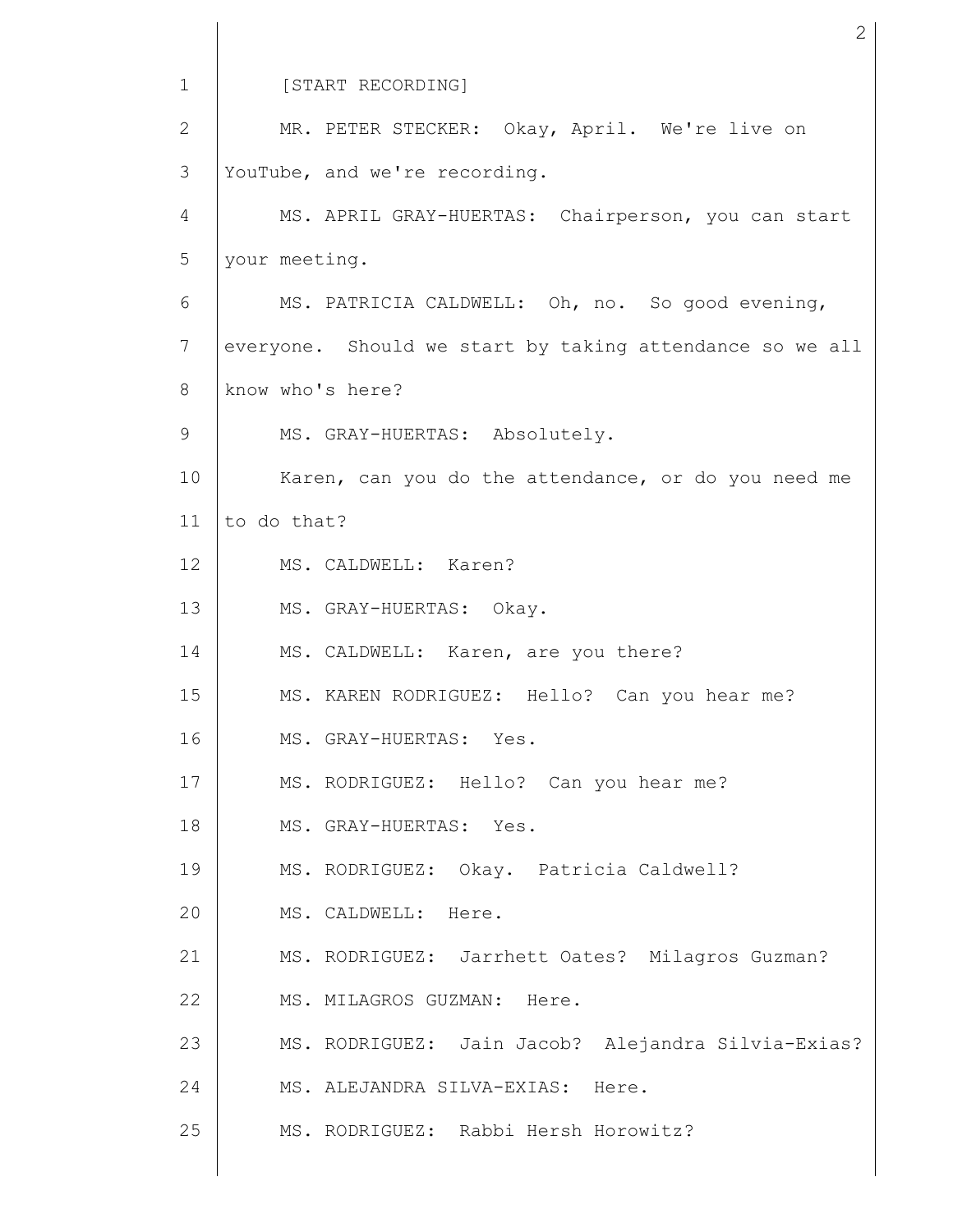| $\mathbf{1}$ | MR. HERSH HOROWITZ: Here.                                |  |  |  |
|--------------|----------------------------------------------------------|--|--|--|
| $\mathbf{2}$ | MS. RODRIGUEZ: Kim Foskew?                               |  |  |  |
| 3            | MS. GRAY-HUERTAS: She might need to unmute herself.      |  |  |  |
| 4            | MS. RODRIGUEZ: Kim Foskew? Is she here?                  |  |  |  |
| 5            | MS. CALDWELL: She's here. She just needs -- she's        |  |  |  |
| 6            | muted.                                                   |  |  |  |
| 7            | MS. RODRIGUEZ: Okay.                                     |  |  |  |
| 8            | MS. GRAY-HUERTAS: She's muted. She's here.               |  |  |  |
| $\mathsf 9$  | MS. RODRIGUEZ: Okay. Thank you.                          |  |  |  |
| 10           | MS. KIM FOSKEW: I'm sorry. I'm here.                     |  |  |  |
| 11           | MS. RODRIGUEZ: Okay. That's the roll call.               |  |  |  |
| 12           | MS. CALDWELL: Okay. Thank you.                           |  |  |  |
| 13           | MS. RODRIGUEZ: Thanks.                                   |  |  |  |
| 14           | MS. CALDWELL: All right. Good evening. The               |  |  |  |
| 15           | purpose of the meeting tonight is to set the agenda for  |  |  |  |
| 16           | June, so we normally meet on Thursdays. First question.  |  |  |  |
| 17           | Is Thursday all right with everyone? Does anyone have a  |  |  |  |
| 18           | problem with Thursdays in June? That would be the 3rd,   |  |  |  |
| 19           | the 10th, the 17th, or the 24th. Any two dates during    |  |  |  |
| 20           | that month.                                              |  |  |  |
| 21           | Okay. The 3rd being the first Thursday. Is the           |  |  |  |
| 22           | first Thursday good for our first meeting? If anyone has |  |  |  |
| 23           | any objections, please -- can you hear me?               |  |  |  |
| 24           | MS. GRAY-HUERTAS: Yes.                                   |  |  |  |
| 25           | MS. FOSKEW:<br>Yes.                                      |  |  |  |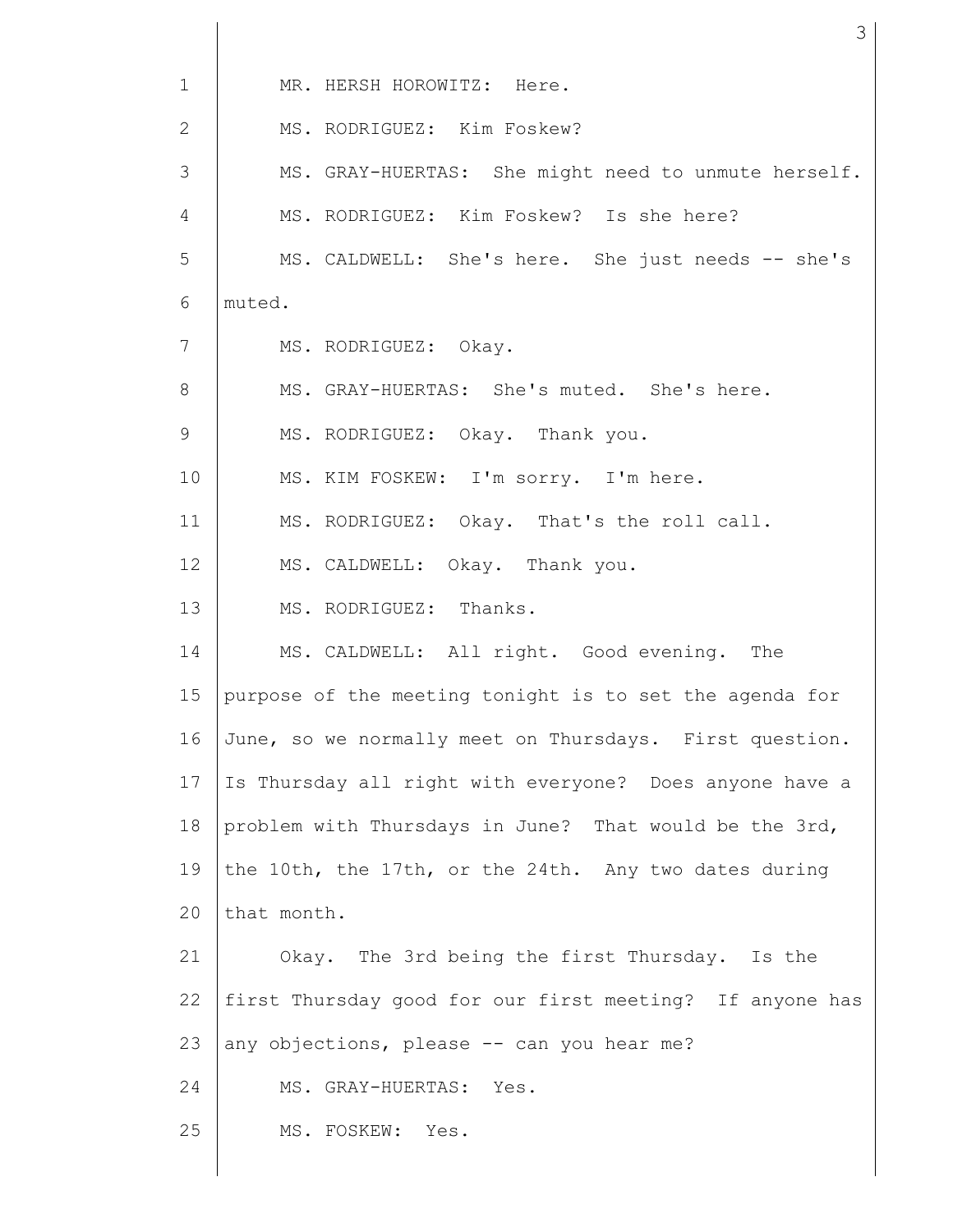| $\mathbf{1}$ | MS. CALDWELL: Okay. Do you have any challengers           |
|--------------|-----------------------------------------------------------|
| 2            | out? Maybe I should have asked that first.                |
| 3            | MS. GRAY-HUERTAS: Yes.                                    |
| 4            | MS. FOSKEW: Yes.                                          |
| 5            | MS. CALDWELL: Okay. Is the first Thursday and --          |
| 6            | which is the 3rd of June, good for everyone?              |
| 7            | MS. FOSKEW: That works for me.                            |
| 8            | MS. CALDWELL: Okay. That is a yes.                        |
| 9            | MS. FOSKEW: (Audio interference).                         |
| 10           | MS. GRAY-HUERTAS: Um-hum.                                 |
| 11           | MS. CALDWELL: Okay. All in favor of the first             |
| 12           | Thursday? If I don't hear any objections, we'll go on     |
| 13           | the premise that the 3rd is a good date. The next one     |
| 14           | would be -- April, should we wait two weeks between, or   |
| 15           | just one week?                                            |
| 16           | MS. GRAY-HUERTAS: So I think you guys actually may        |
| 17           | need three meetings, because you need one meeting for the |
| 18           | research people to give their presentation. You need a    |
| 19           | meeting for a hearing date, and then what you've done in  |
| 20           | the past is that last meeting was hearing and meeting --  |
| 21           | hearing for anybody that didn't get to speak at the       |
| 22           | original hearing date, and then close and open up as a    |
| 23           | meeting.                                                  |
| 24           | So if you want to do both the presentation and the        |

hearing the same day, you can, but I think that's going

25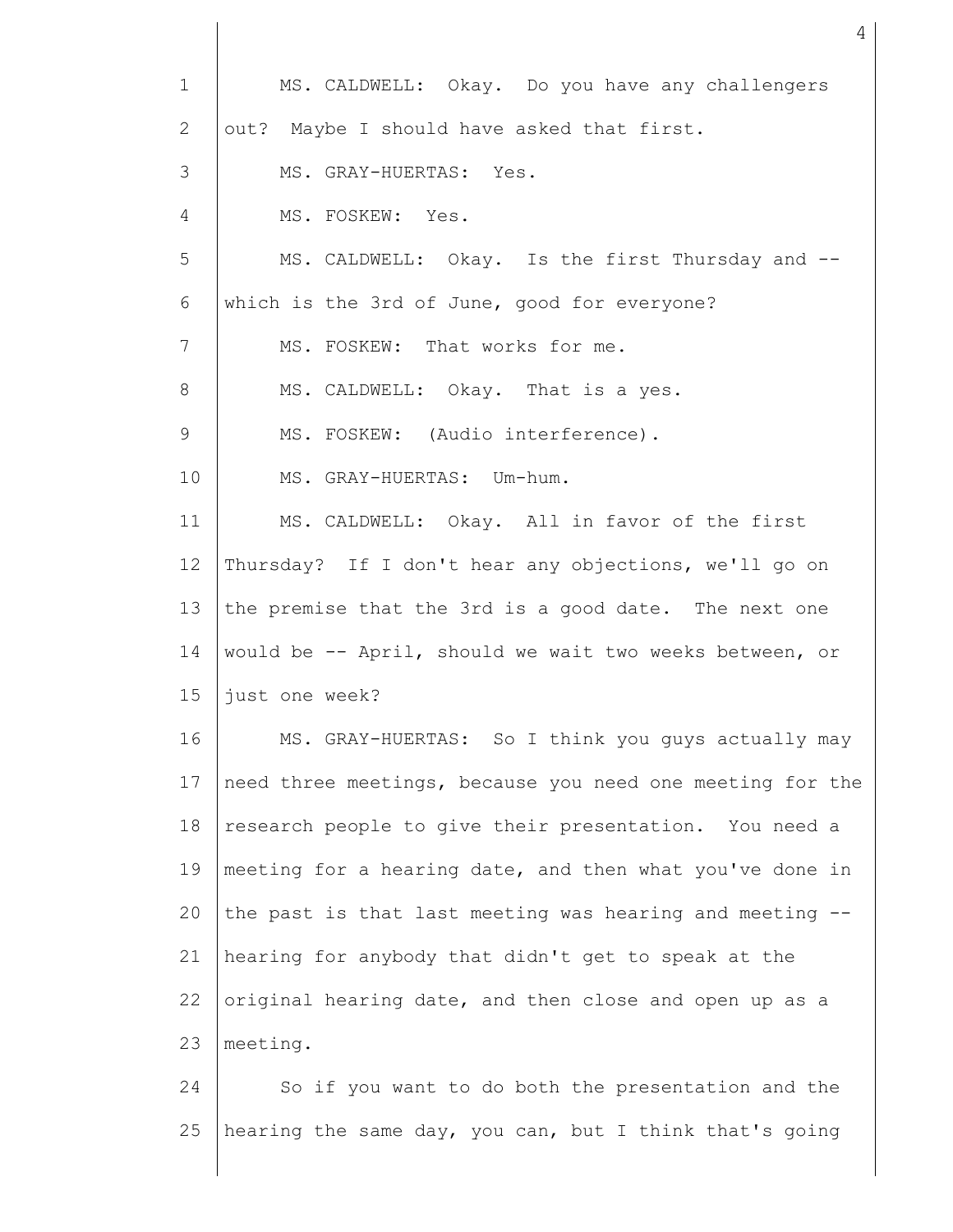| $\mathbf 1$ | to be a lot to squeeze into one meeting, but that's up to |
|-------------|-----------------------------------------------------------|
| 2           | you -- to the Board.                                      |
| 3           | MS. CALDWELL: Okay.                                       |
| 4           | MS. SILVA-EXIAS: I know we've in the past done,           |
| 5           | like, a May date, where the --                            |
| 6           | MS. FOSKEW: Are we still going to be remote?              |
| 7           | MS. GRAY-HUERTAS: Yes. At this point, everything          |
| 8           | is going to still be remote.                              |
| 9           | MS. SILVA-EXIAS: Sorry. If I could just --                |
| 10          | MS. FOSKEW: Okay. Thank you.                              |
| 11          | MS. RODRIGUEZ: How early in May could we have a           |
| 12          | meeting, April?                                           |
| 13          | MS. GRAY-HUERTAS: If you want to do -- if the Board       |
| 14          | wants to do a meeting that's done before the survey's     |
| 15          | done, you could do one in May. I can tell you that for    |
| 16          | the first time ever, I did just see Nassau's dates, and   |
| 17          | they're actually doing a meeting in May.                  |
| 18          | MS. RODRIGUEZ: Um-hum.                                    |
| 19          | MS. GRAY-HUERTAS: Usually, they don't do anything         |
| 20          | until -- usually, the Board doesn't do hearing dates      |
| 21          | until after the presentation, but I know that Westchester |
| 22          | also is doing hearings before their presentation.         |
| 23          | Right, Peter? You guys are doing hearings before --       |
| 24          | MR. STECKER: Yeah, there's one public hearing just        |
| 25          | before the research, and then there's one a couple weeks  |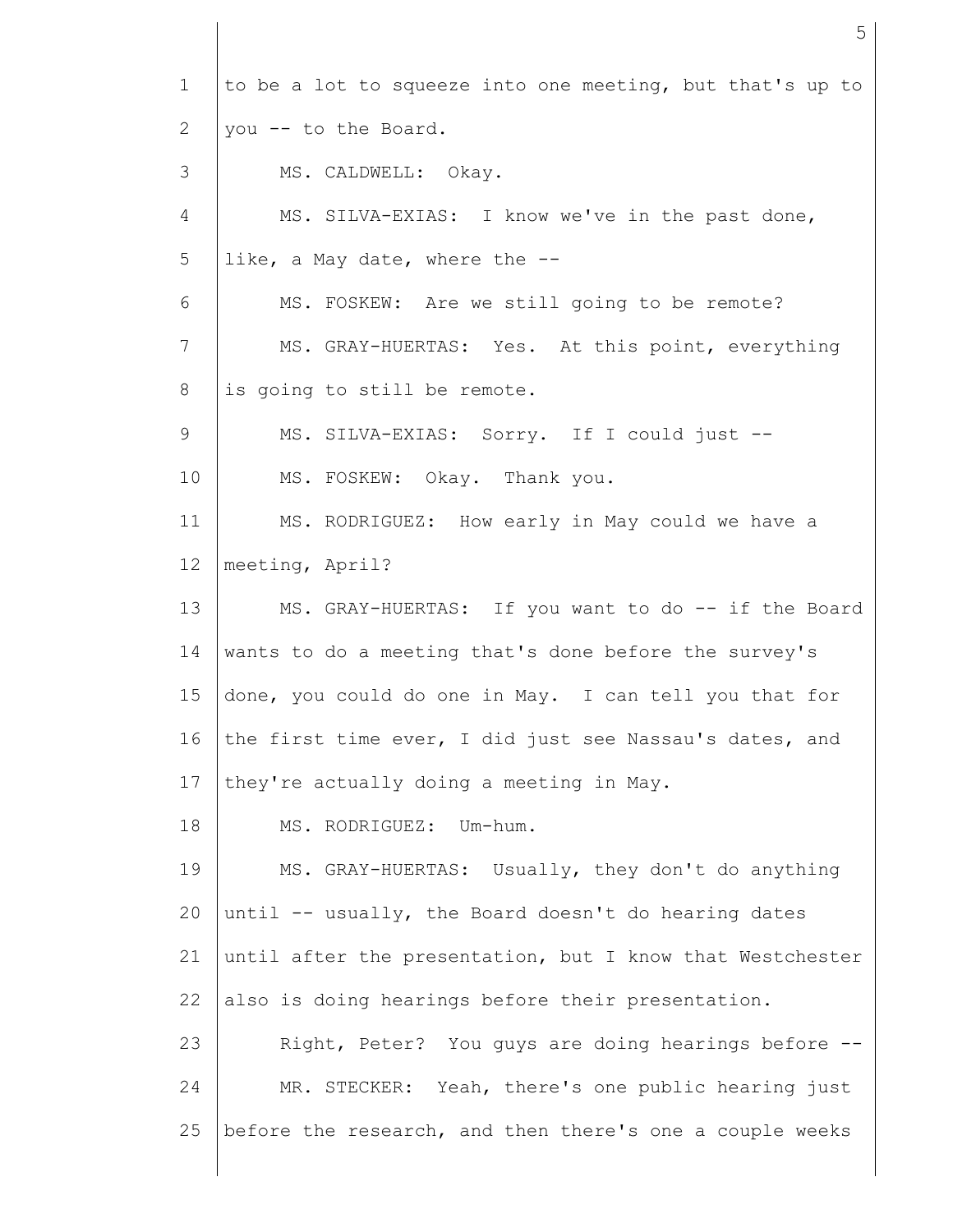1 2 3 4 5 6 7 8 9 10 11 12 13 14 15 16 17 18 19 20 21 22 23 24 25 after. MS. GRAY-HUERTAS: Right. So --MR. STECKER: So they're doing two public hearings, yep. MS. SILVA-EXIAS: When does the research usually come out, because I thought we would have a meeting in May (audio interference) -- MS. GRAY-HUERTAS: Their information will not be provided -- MS. SILVA-EXIAS: -- the (indiscernible) -- I'm sorry. MS. GRAY-HUERTAS: -- the earliest they will provide anything will be June, and I think June 3rd might even be stretching it for them. MR. STECKER: Yeah, their earliest they said would be June 9th, and Westchester's meeting that day. MS. GRAY-HUERTAS: Right. MS. CALDWELL: If we do the 10th, they can do the research at that time at the 10th if that's our first meeting. MS. GRAY-HUERTAS: Yeah. I mean, you could do a hearing on the 3rd, the presentation on the 10th, and then at some point, either the 17th or the 24th, set the guidelines and have whatever hearing, leftover hearing you have.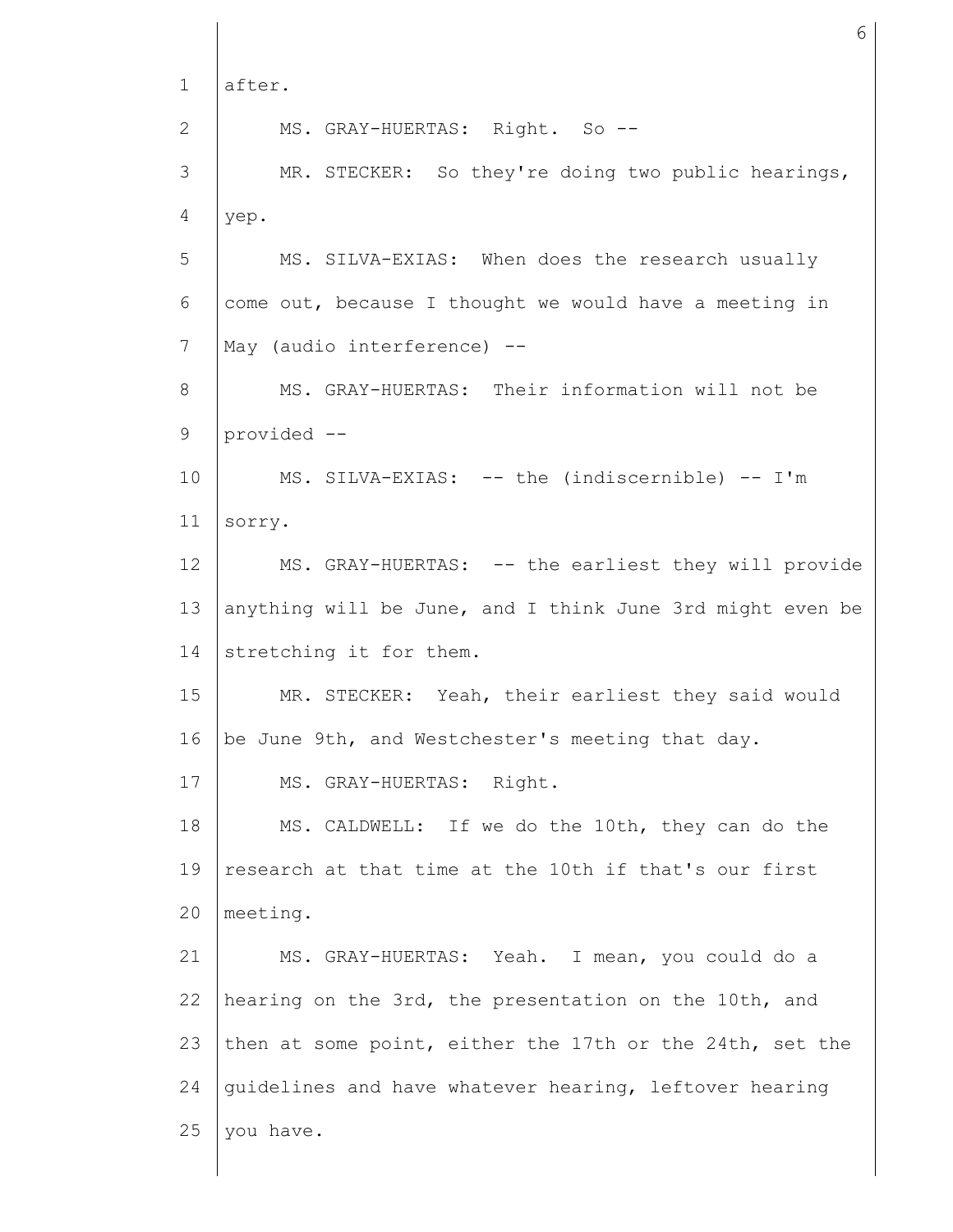1 2 3 4 5 6 7 8 9 10 11 12 13 14 15 16 17 18 19 20 21 22 23 24 25 MS. CALDWELL: Okay. Well, if we want to do them all in June, so that would be -- the 3rd would be for the hearing, which we all agreed to have our first meeting on the 3rd, anyway. And then the 10th will be the research, and then the 17th -- which date is better? The 17th or the 24th? MS. RODRIGUEZ: The 24th. MR. STECKER: April, just to note, the 24th conflicts with a Nassau meeting, so -- MS. GRAY-HUERTAS: Well, we might want to do the 17th, then. The thing is that if we do it through Zoom, we can't do it the same day as either of the other boards, and it's much easier to run it through Zoom that it is in Webex, which we've done -- we did do that last year for a couple of the board meetings, but it was more complicated than doing it through a Zoom meeting. MS. CALDWELL: Well, let's keep it as simple as possible. MS. GRAY-HUERTAS: Does the 17th work for everybody? MS. CALDWELL: Yes. MS. RODRIGUEZ: Yes. MR. HOROWITZ: Yes. MS. FOSKEW: I think so, yes. MS. RODRIGUEZ: So May 17th? MS. FOSKEW: June, I think?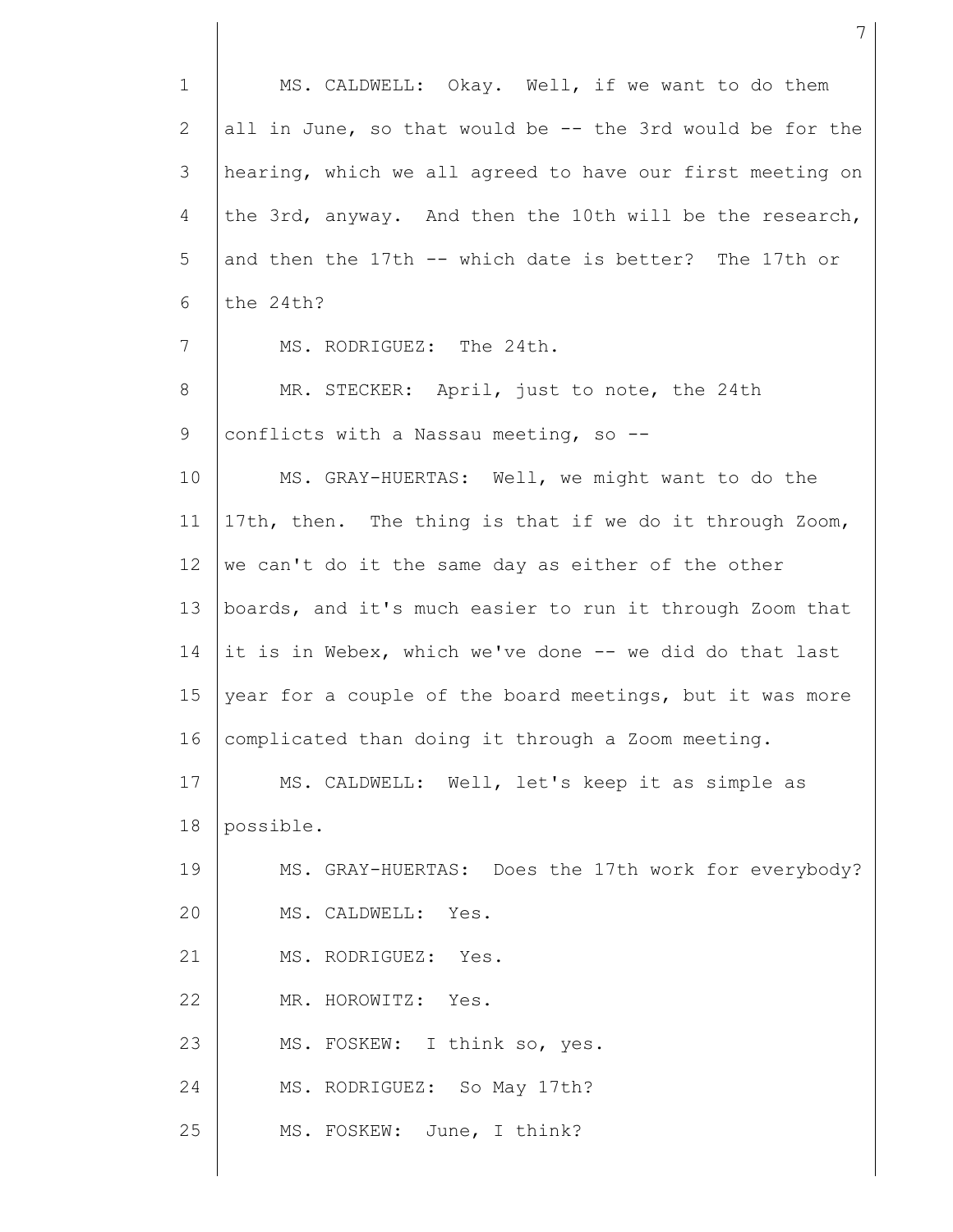| $\mathbf{1}$ | MS. GRAY-HUERTAS: June 17th.                             |
|--------------|----------------------------------------------------------|
| 2            | MS. RODRIGUEZ: June 17th?                                |
| 3            | MS. GRAY-HUERTAS: Yep.                                   |
| 4            | MS. CALDWELL: Um-hum.                                    |
| 5            | MS. RODRIGUEZ: For a hearing?                            |
| 6            | MS. GRAY-HUERTAS: It's going to be the meeting that      |
| 7            | sets the guideline.                                      |
| 8            | MS. RODRIGUEZ: Okay.                                     |
| 9            | MS. GRAY-HUERTAS: It will be opened initially as a       |
| 10           | hearing for anybody that didn't get to speak in the 3rd, |
| 11           | correct?                                                 |
| 12           | MS. CALDWELL: Yes.                                       |
| 13           | MS. SILVA-EXIAS: So it's two meetings, the 3rd and       |
| 14           | the 17th?                                                |
| 15           | MS. GRAY-HUERTAS: Yes.                                   |
| 16           | MS. CALDWELL: And no --                                  |
| 17           | MS. FOSKEW: I thought the 3rd, the 10th -- no, the       |
| 18           | 10th is the presentation.                                |
| 19           | MS. CALDWELL: -- the 10th and the 17th.                  |
| 20           | MR. HOROWITZ: Three meetings.                            |
| 21           | MS. GRAY-HUERTAS: Three meetings.                        |
| 22           | MS. SILVA-EXIAS: Okay. Got it.                           |
| 23           | MS. GRAY-HUERTAS: 3, 10, 17.                             |
| 24           | MS. FOSKEW: 3, 10, 17.                                   |
| 25           | MS. RODRIGUEZ: 3, 10, 17? Okay.                          |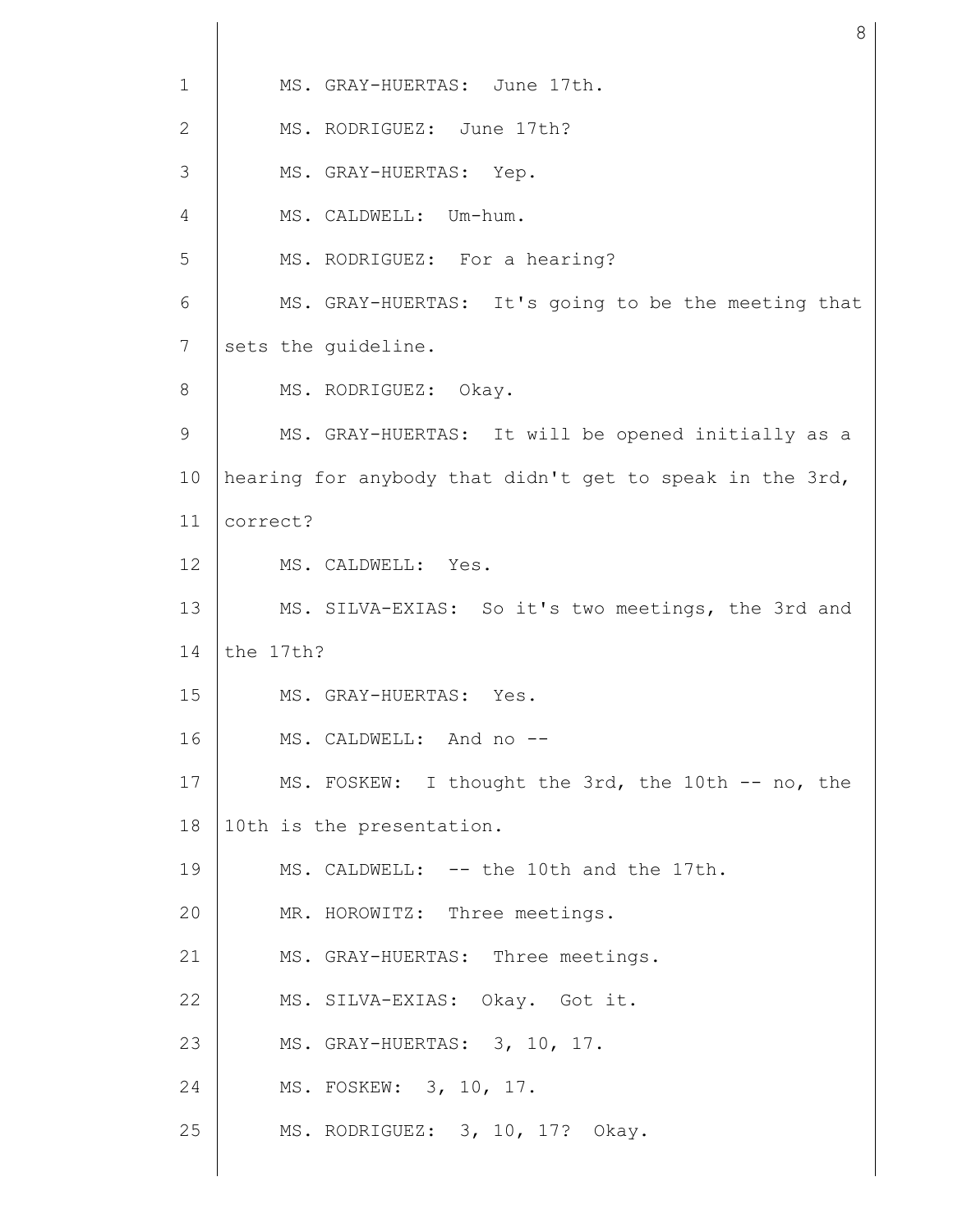1 2 3 4 5 6 7 8 9 10 11 12 13 14 15 16 17 18 19 20 21 22 23 24 25 MS. FOSKEW: 7 o'clock start on all three? MS. GRAY-HUERTAS: Yes. Is that good for you, Peter? MR. STECKER: For me? Oh, yeah. I'm flexible, yep. That's great, thanks. MS. GRAY-HUERTAS: Thank you, Peter. MR. STECKER: Any time. MS. CALDWELL: Okay. So we're all set on those three dates. The hearing's on the 3rd, the research on the 10th, and presentations and meeting and setting guidelines will be on the 17th. Is there any other items that we need to discuss? Does anyone on the Board have any other matter they'd like to discuss at this time? Hearing none. MS. FOSKEW: No. MS. CALDWELL: April? MS. GRAY-HUERTAS: No, ma'am. MS. CALDWELL: Alejandra? I'm going by the way I can see you on my screen. MS. SILVA-EXIAS: Motion to adjourn? MS. CALDWELL: Is there a second? MR. HOROWITZ: I'll second. MS. FOSKEW: Seconded. MS. CALDWELL: Properly moved and seconded to adjourn this meeting at  $7 - -$  what?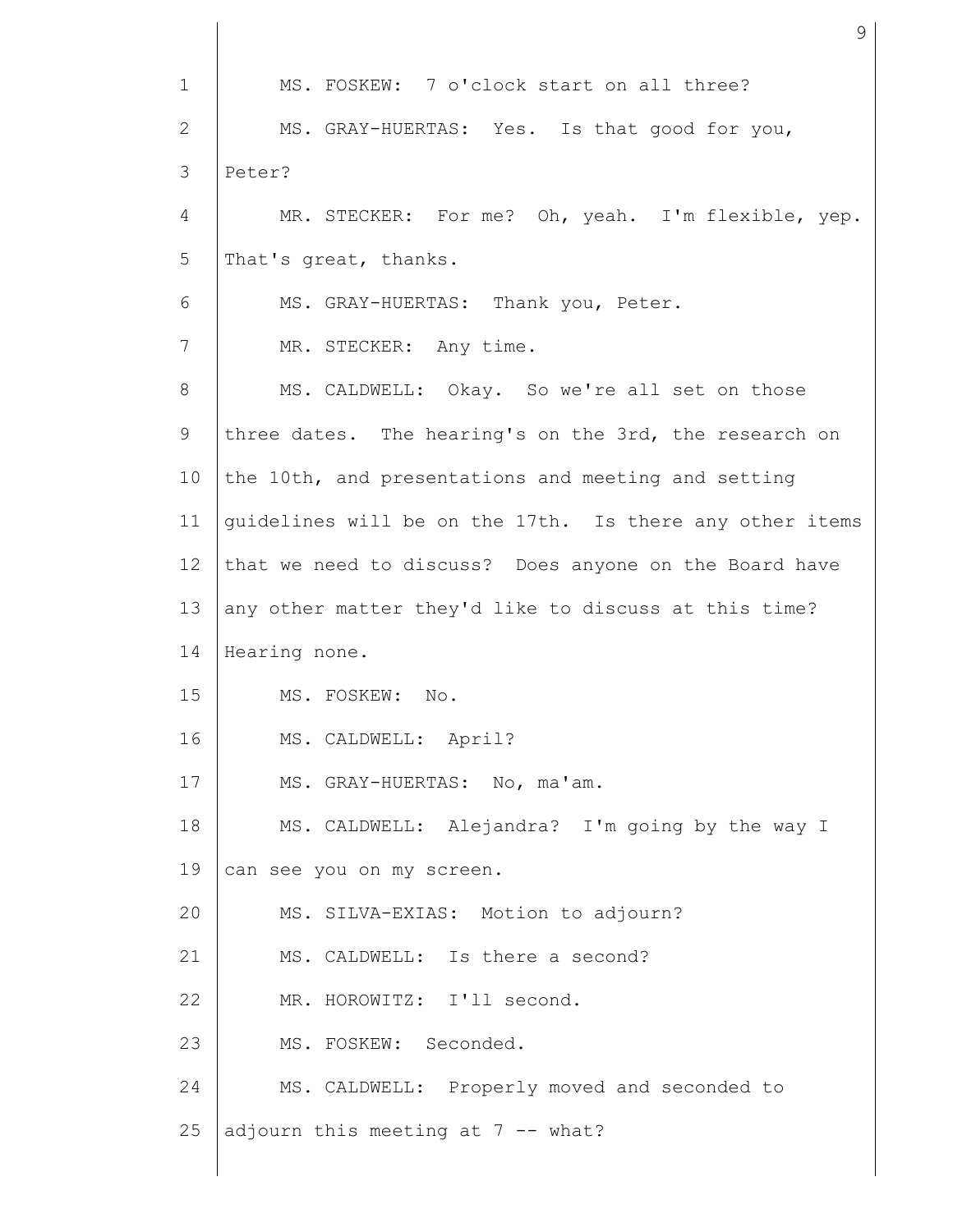| $1\,$          | MR. HOROWITZ: 7:12.                       |
|----------------|-------------------------------------------|
| $\mathbf{2}$   | MS. RODRIGUEZ: 7:12.                      |
| $\mathsf 3$    | MS. CALDWELL: 7:12.                       |
| $\overline{4}$ | MS. RODRIGUEZ: Okay.                      |
| $\mathsf S$    | MS. CALDWELL: All in favor?               |
| $\sqrt{6}$     | IN UNISON: Aye.                           |
| $\overline{7}$ | MS. CALDWELL: Okay. Anyone oppose? Motion |
| $\,8\,$        | carries. Meeting is adjourned.            |
| 9              | [END RECORDING]                           |
| $10$           |                                           |
| $11$           |                                           |
| 12             |                                           |
| 13             |                                           |
| 14             |                                           |
| $15$           |                                           |
| 16             |                                           |
| $17\,$         |                                           |
| $18$           |                                           |
| 19             |                                           |
| $20$           |                                           |
| 21             |                                           |
| 22             |                                           |
| 23             |                                           |
| 24             |                                           |
| 25             |                                           |
|                |                                           |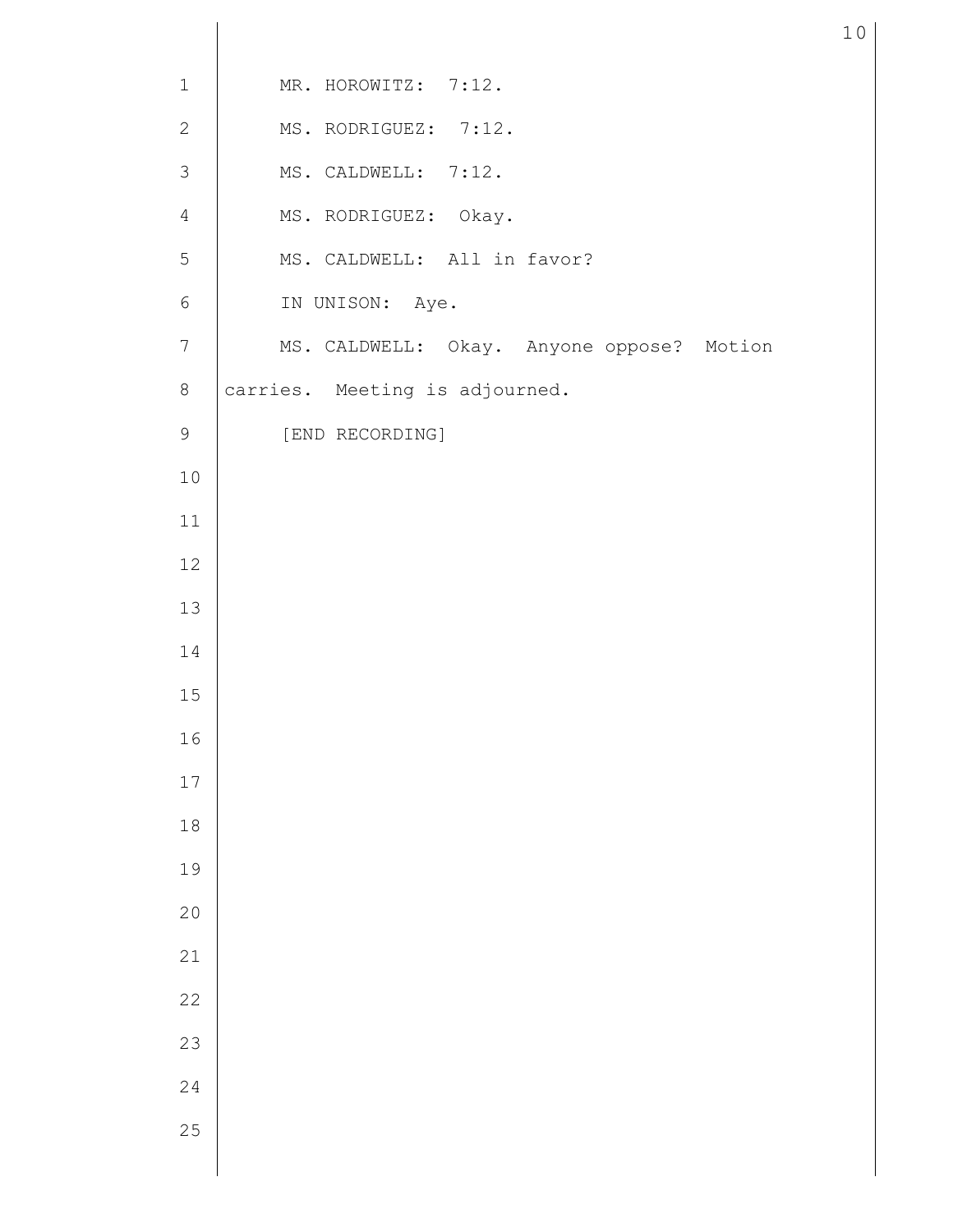| $\mathbf 1$     | CERTIFICATION                                         |
|-----------------|-------------------------------------------------------|
| $\overline{2}$  | The prior proceedings were transcribed from audio     |
| 3               | files and have been transcribed to the best of my     |
| 4               | ability. I further certify that I am not connected by |
| 5               | blood, marriage or employment with any of the parties |
| 6               | herein nor interested directly or indirectly in the   |
| $7\phantom{.0}$ | matter transcribed.                                   |
| 8               |                                                       |
| 9               | Signature                                             |
| 10              | Alexandele                                            |
| 11              |                                                       |
| 12              | Date April 25, 2021                                   |
| 13              |                                                       |
| 14              |                                                       |
| 15              |                                                       |
| 16              |                                                       |
| $17$            |                                                       |
| $1\,8$          |                                                       |
| 19              |                                                       |
| 20              |                                                       |
| 21              |                                                       |
| 22              |                                                       |
| 23              |                                                       |
| 24              |                                                       |
| 25              |                                                       |
|                 |                                                       |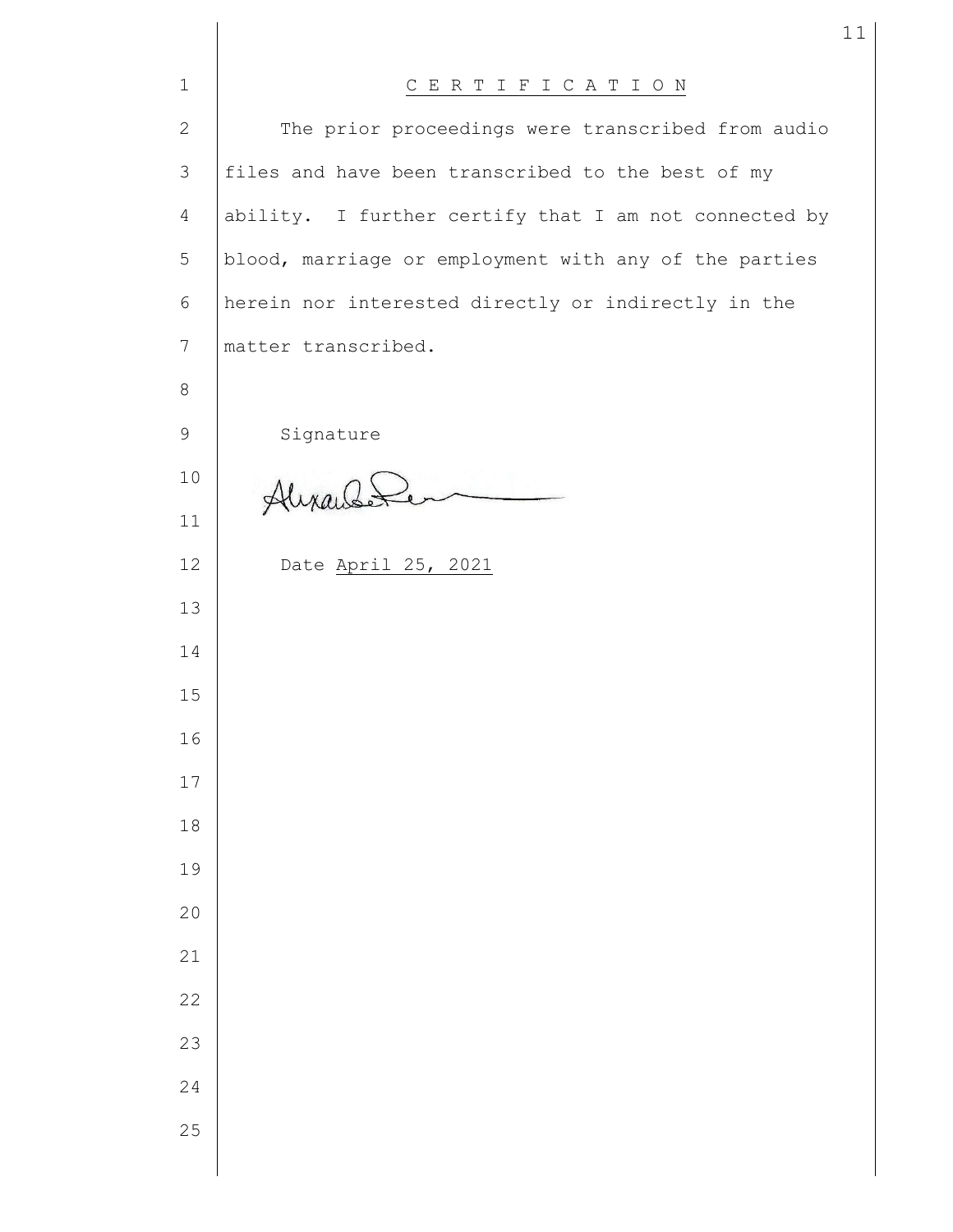## **Rockland RGB Public Hearing Held Via Teleconference April 15, 2021**

|                                                  | 4:2                                                  | 9;9:1,2,6                         | 2:1,1,1,1                                              | 3:5                           |
|--------------------------------------------------|------------------------------------------------------|-----------------------------------|--------------------------------------------------------|-------------------------------|
| L                                                | complicated (1)                                      | $gr(1)$                           | keep(1)                                                | next(1)                       |
|                                                  | 7:1                                                  | 9:5                               | 7:1                                                    | 4:1                           |
| [END (1)]                                        | conflicts (1)                                        | quideline(1)                      | KIM(3)                                                 | none(1)                       |
| 10:9                                             | 7:9<br>couple (2)                                    | 8:7<br>guidelines (2)             | 3:1,2,4                                                | 9:1<br>normally $(1)$         |
| [START (1)]<br>2:1                               | 5:2;7:1                                              | 6:2;9:1                           | L                                                      | 3:1                           |
|                                                  |                                                      | gays(2)                           |                                                        | note(1)                       |
| $\mathbf{A}$                                     | D                                                    | 4:1;5:2                           | last $(2)$                                             | 7:8                           |
|                                                  |                                                      | Guzman $(2)$                      | 4:2;7:1                                                | $\mathbf 0$                   |
| Absolutely (1)                                   | date(5)<br>4:1,1,2;5:5;7:5                           | 2:2,2                             | leftover $(1)$<br>6:2                                  |                               |
| 2:9<br>actually(2)                               | dates $(4)$                                          | H                                 | live $(1)$                                             | Oates (1)                     |
| 4:1;5:1                                          | 3:1;5:1,2;9:9                                        |                                   | 2:2                                                    | 2:2                           |
| adjourn $(2)$                                    | day $(3)$                                            | hear $(4)$                        | lot(1)                                                 | objections (2)                |
| 9:2,2                                            | 4:2;6:1;7:1<br>discuss(2)                            | 2:1,1;3:2;4:1<br>hearing $(14)$   | 5:1                                                    | 3:2;4:1<br>o'clock(1)         |
| adjourned (1)<br>10:8                            | 9:1,1                                                | 4:1,2,2,2,2;5:2,2;6:2,            | M                                                      | 9:1                           |
| $a$ genda $(1)$                                  | done $(5)$                                           | 2,2;7:3;8:1,5;9:1                 |                                                        | one $(7)$                     |
| 3:1                                              | 4:1;5:1,1,4;7:1                                      | hearings $(3)$                    | ma'am(1)                                               | 4:1,1,1;5:1,1,2,2             |
| agreed $(1)$                                     | during $(1)$                                         | 5:2,2;6:3                         | 9:1                                                    | open(1)                       |
| 7:3                                              | 3:1                                                  | hearing's $(1)$<br>9:9            | matter $(1)$<br>9:1                                    | 4:2<br>opened $(1)$           |
| Alejandra (3)<br>2:2,2;9:1                       | E                                                    | Hello $(2)$                       | may(7)                                                 | 8:9                           |
| April (6)                                        |                                                      | 2:1,1                             | 4:1;5:1,1,1,5;6:7;7:2                                  | oppose(1)                     |
| 2:2,4;4:1;5:1;7:8;9:1                            | earliest (2)                                         | herself $(1)$                     | Maybe $(1)$                                            | 10:7                          |
| attendance (2)                                   | 6:1,1                                                | 3:3                               | 4:2                                                    | original $(1)$                |
| 2:1,7                                            | early $(1)$<br>5:1                                   | Hersh $(2)$<br>2:2;3:1            | mean(1)<br>6:2                                         | 4:2<br>out $(2)$              |
| Audio (2)<br>4:9:6:7                             | easier $(1)$                                         | Horowitz (6)                      | meet $(1)$                                             | 4:2;6:6                       |
| Aye $(1)$                                        | 7:1                                                  | 2:2;3:1;7:2;8:2;9:2;              | 3:1                                                    |                               |
|                                                  |                                                      |                                   |                                                        |                               |
| 10:6                                             | either $(2)$                                         | 10:1                              | meeting $(22)$                                         | ${\bf P}$                     |
|                                                  | 6:2;7:1                                              |                                   | 2:5;3:1,2;4:1,1,2,2,2;                                 |                               |
| B                                                | even $(1)$                                           | $\mathbf I$                       | 5:1,1,1,1;6:1,2,6;7:1,3                                | past (2)                      |
|                                                  | 6:1                                                  |                                   | 9;8:6;9:1,2;10:8                                       | 4:2;5:4                       |
| better $(1)$                                     | evening $(2)$<br>2:6;3:1                             | indiscernible (1)<br>6:1          | meetings $(5)$<br>4:1;7:1;8:1,2,2                      | Patricia (2)<br>2:1,6         |
| 7:5<br>Board (5)                                 | everybody (1)                                        | information $(1)$                 | might $(3)$                                            | people(1)                     |
| 5:1,2,2;7:1;9:1                                  | 7:1                                                  | 6:8                               | 3:3;6:1;7:1                                            | 4:1                           |
| boards $(1)$                                     | everyone $(3)$                                       | initially $(1)$                   | Milagros (2)                                           | PETER (4)                     |
| 7:1                                              | 2:7;3:1;4:6                                          | 8:9<br>interference (2)           | 2:2,2<br>month $(1)$                                   | 2:2;5:2;9:3,6<br>please $(1)$ |
| both $(1)$<br>4:2                                | $\mathbf{F}$                                         | 4:9:6:7                           | 3:2                                                    | 3:2                           |
|                                                  |                                                      | into(1)                           | more $(1)$                                             | point $(2)$                   |
| $\mathbf C$                                      | favor $(2)$                                          | 5:1                               | 7:1                                                    | 5:7:6:2                       |
|                                                  | 4:1;10:5                                             | items $(1)$<br>9:1                | Motion (2)<br>9:2;10:7                                 | possible $(1)$<br>7:1         |
| <b>CALDWELL (29)</b>                             | First $(10)$<br>3:1,2,2,2;4:1,2,5;5:1;               |                                   | moved $(1)$                                            | premise(1)                    |
| 2:1,1,1,2,6;3:1,1,5;<br>4:1,1,5,8;5:3;6:1;7:1,1, | 6:1;7:3                                              | ${\bf J}$                         | 9:2                                                    | 4:1                           |
| 2; 8: 1, 1, 1, 4; 9: 1, 1, 2, 2, 8;              | flexible $(1)$                                       |                                   | much(1)                                                | presentation (6)              |
| 10:3,5,7                                         | 9:4                                                  | Jacob(1)                          | 7:1                                                    | 4:1,2;5:2,2;6:2;8:1           |
| call(1)                                          | FOSKEW (16)                                          | 2:2<br>Jain(1)                    | muted $(2)$<br>3:6,8                                   | presentations (1)<br>9:1      |
| 3:1<br>Can(9)                                    | 3:1,2,2,4;4:4,7,9;5:1,<br>6;7:2,2;8:1,2;9:1,1,2      | 2:2                               |                                                        | problem(1)                    |
| 2:1,1,1,4;3:2;4:2;5:1;                           |                                                      | Jarrhett (1)                      | $\mathbf N$                                            | 3:1                           |
| 6:1;9:1                                          | G                                                    | 2:2                               |                                                        | Properly (1)                  |
| carries $(1)$                                    |                                                      | June $(10)$                       | Nassau (1)                                             | 9:2                           |
| 10:8                                             | good(6)<br>2:6;3:1,2;4:1,6;9:2                       | 3:1,1;4:6;6:1,1,1;7:2,<br>2;8:1,2 | 7:9<br>Nassau's (1)                                    | provide (1)<br>6:1            |
| Chairperson (1)<br>2:4                           | <b>GRAY-HUERTAS (31)</b>                             |                                   | 5:1                                                    | provided (1)                  |
| challengers (1)                                  | 2:1,1,1,4,9;3:2,3,8;                                 | $\mathbf K$                       | need(6)                                                | 6:9                           |
| 4:1<br>close $(1)$                               | 4:1,1,3;5:1,1,7;6:1,1,2,<br>2,8;7:1,1;8:1,1,2,2,3,6, | Karen $(4)$                       | 2:1;3:3;4:1,1,1;9:1<br>$\boldsymbol{\text{needs}}$ (1) | public (2)<br>5:2;6:3         |